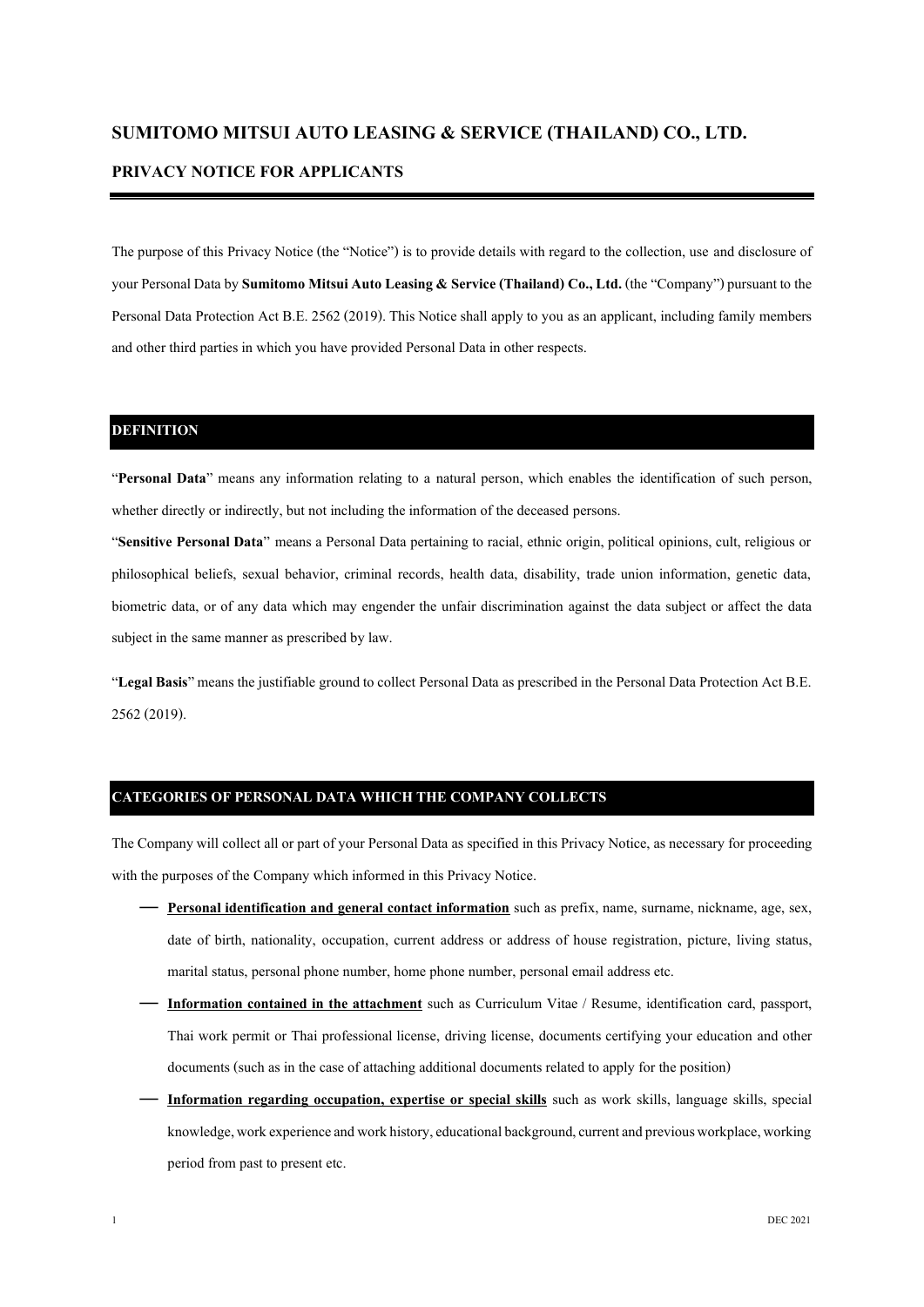- **Assessment information by the Company**such as skills assessment result, comments to the applicant, interview result, the agreement related to employment date, appointed position, probationary period, salary and other conditions which related to offer for employment etc.
- **Sensitive Personal Data** such as religion, blood group, health information of disability status, criminal records etc.

### **SOURCE OF PERSONAL DATA**

The Company will collect your Personal Data directly and indirectly from the following sources:

- From you directly and verbally such as through face to face interactions, or through telephone, via documents for instance cover letter, curriculum vitae/resume or other documents. This shall include any other communication channel such as email, fax, online network e.g. recruitment websites in which you have provided your Personal Data for applying for a vacancy with the Company etc.
- From other sources such as recruitment agencies, persons referred to in your job application to inquire regarding your work, other organizations you have/ had worked for, government organizations etc.

#### **OBJECTIVE OF COLLECTING PERSONAL DATA**

The Company shall solely collect your Personal Data for use and/or disclosure in compliance with the objectives and the legal basis under this Notice. In the case of necessity where the Company is required to collect additional Personal Data or use Personal Data for other purposes apart from the stipulated objectives within this Notice, the Company is obliged to inform you on the Personal Data collection and/or the new objectives respectively. The Company may request for additional consent on collecting, using and disclosing of your Personal Data according to the law if such consent is required by law.

| <b>OBJECTIVE OF THE COLLECTION</b>                          | <b>LEGAL BASIS</b>                                 |
|-------------------------------------------------------------|----------------------------------------------------|
| 1. Contacting for interview appointment, notifying the      | <b>General Personal Data</b>                       |
| interview result and vacancy offer for entering into an     | For compliance with the agreement or entering into |
| employment agreement with you.                              | the agreement.                                     |
|                                                             | For the legitimate interest of the Company.        |
|                                                             |                                                    |
| 2. Processing of the application, utilizing the information | <b>General Personal Data</b>                       |
| and internally disclosing within the Company for the        | For compliance with the agreement or entering into |
| interview, performance assessment, qualification and        | the agreement.                                     |
| suitability of the position applied, this shall include     | For the legitimate interest of the Company.        |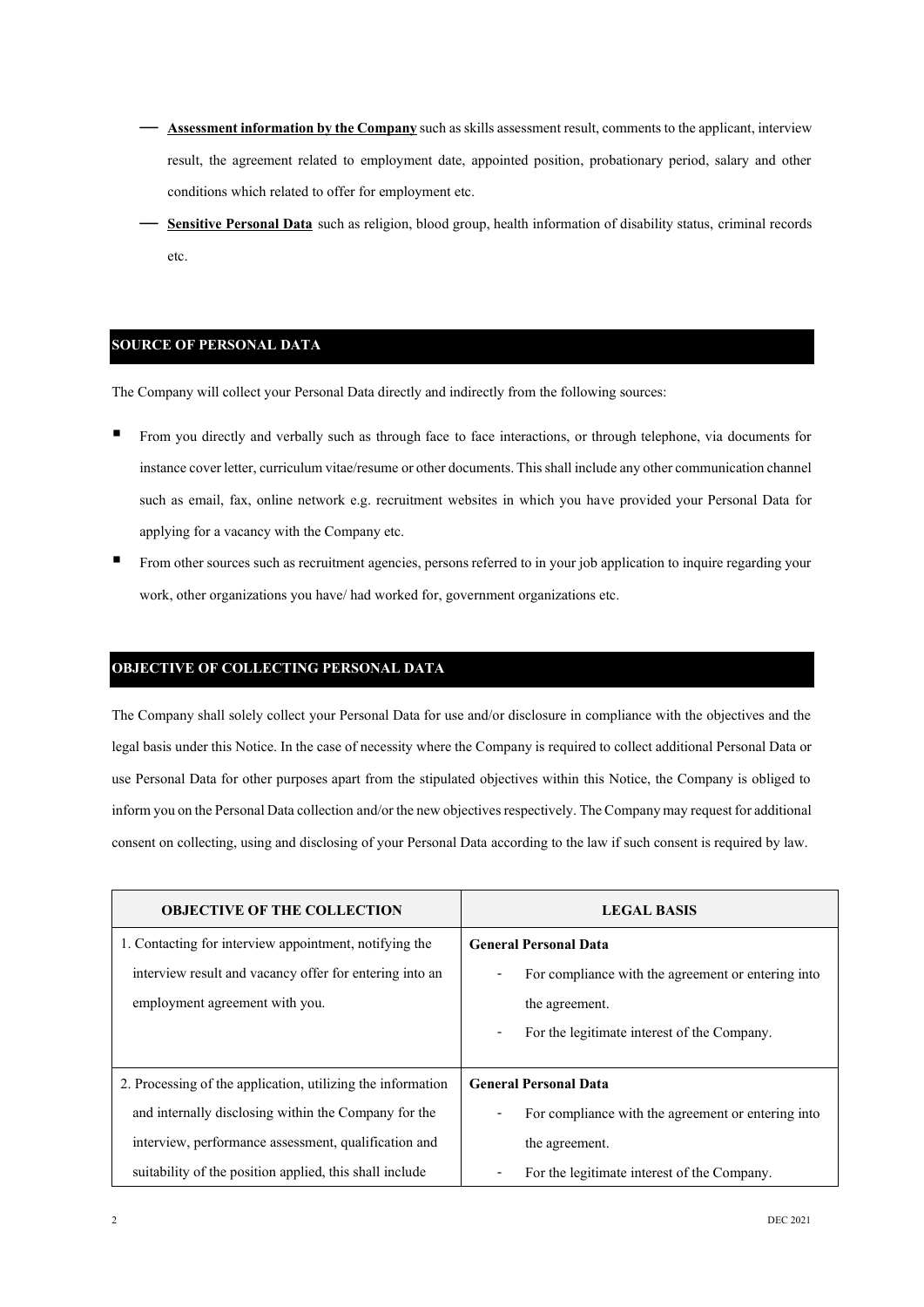| other vacancies which the Company deems                    | <b>Sensitive Personal Data</b>                      |
|------------------------------------------------------------|-----------------------------------------------------|
| appropriate.                                               | Request for explicit consent.                       |
|                                                            |                                                     |
| 3. For internal management on the recruitment process,     | <b>General Personal Data</b>                        |
| such as a request for permission and proposal of           | For the legitimate interest of the Company.         |
| vacancy and offer employment to you, which has been        | <b>Sensitive Personal Data</b>                      |
| conducted internally.                                      | Request for explicit consent.                       |
| 4. Checking the applicant's background from third          | <b>General Personal Data</b>                        |
| parties or external organizations.                         | For the legitimate interest of the Company.         |
|                                                            | <b>Sensitive Personal Data</b>                      |
|                                                            | Request for explicit consent.                       |
| 5. Recording or maintaining of your Personal Data for      | <b>General Personal Data</b>                        |
| consideration and contacting to you. In the event the      | Request for explicit consent.                       |
| Company re-opens this vacancy or other vacancies in        | <b>Sensitive Personal Data</b>                      |
| the future which the Company has considered the said       | Request for explicit consent.                       |
| vacancy appropriate for you (only if you do not pass       |                                                     |
| the job interview or do not enter into a contract with     |                                                     |
| the company for other reasons.).                           |                                                     |
| 6. Protect the legitimate rights of the Company or dispute | <b>General Personal Data</b>                        |
| allegations against the Company such as legal action,      | For the legitimate interest of the Company.         |
| initiation of legal proceeding, litigation, alternative    | <b>Sensitive Personal Data</b>                      |
| dispute resolution and other proceedings to protect the    | To establish rights to a legal claim, compliance or |
| legitimate rights of the Company or dispute allegations    | exercise of rights to claim as permitted by law; or |
| against the Company as permitted by law.                   | for dispute allegations.                            |

### **IMPACT FROM THE REFUSAL IN PROVIDING PERSONAL DATA**

The Company will collect your Personal Data to determine your qualification and suitability of entering into an employment agreement. In the event where you do not provide Personal Data to the Company, the Company may not be able to accurately assess your ability and suitability. In some cases, such Personal Data is an essential element for the applied vacancy. As such, the Company may decide to reject your application if you do not provide such required Personal Data.

## **DISCLOSING, SENDING OR TRANSFERRING PERSONAL DATA TO A FOREIGN COUNTRY**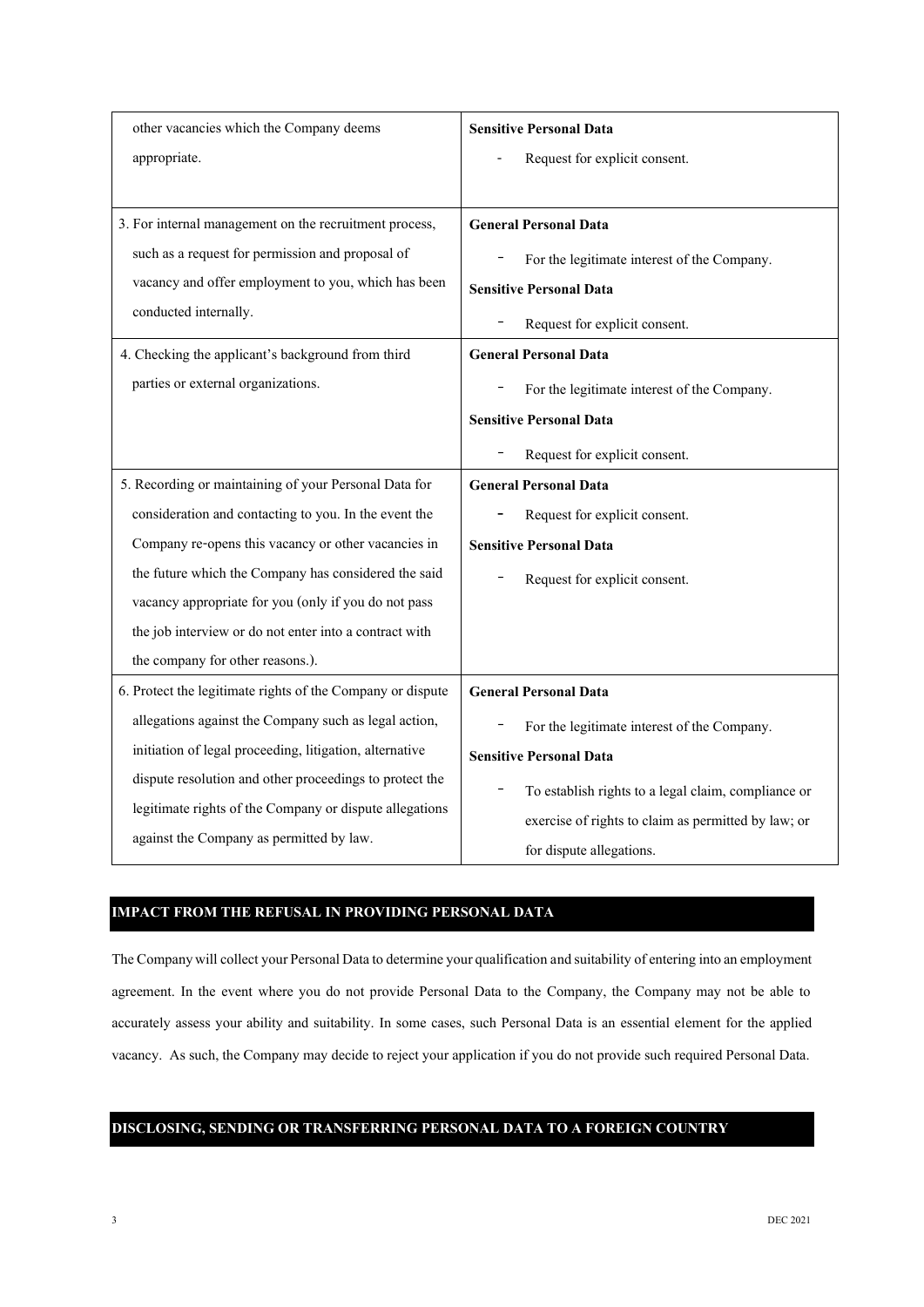To achieve the objectives stated above, the Company may be required to disclose your Personal Data to persons or organizations including but not limited to the following:

- Service providers and agents who have been hired by the Company for instance service providers on IT system or other databases, job recruitment agents and recruitment platform service providers;
- Organization which the applicant had prior worked with;
- Reference person which the applicant had specified;
- Police officers, courts, arbitrators, lawyers, officers and persons or organizations associated with the judicial process and dispute resolution.

#### **RETENTION PERIOD OF PERSONAL DATA**

The Company will collect and retain your Personal Data for the period necessary to **consider entering into an employment agreement with you**. Once such objective has elapsed, the Company will store your Personal Data for the following retention periods:

- In the case the Company employs you, the Company will retain your Personal Data for the duration of the employment agreement and not exceeding 10 years after termination of employment.
- In the case the Company does not employ you for any reason such as the Company does not offer you employment or you turn down such offer, and you consent for the Company to collect and store your Personal Data in the Company database, the Company will retain your Personal Data for a period not exceeding 2 years from the date of rejection of employment or declination of such offer.
- In the case the Company does not employ you for any reason such as the Company does not offer you employment or you decline such offer, and you do not consent for the Company to collect and store your Personal Data in the Company database, the Company will remove and destroy your Personal Data without delay and within 30 days from the date of rejection of employment or declination of such offer.

Nonetheless, the Company may retain all or part of your Personal Data for a duration beyond the period specified above for compliance with the law, any undertaking for debt collection, and to protect the legitimate rights of the Company, or to rebut any allegations made against the Company. In such case, the Personal Data may be retained for as long as it is necessary for the Company to abide with the specified objectives and/or for the duration stipulated by law.

### **RIGHTS OF DATA SUBJECT IN THE PROCESSING OF PERSONAL DATA**

You have the following legal rights to your Personal Data collected by the Company: